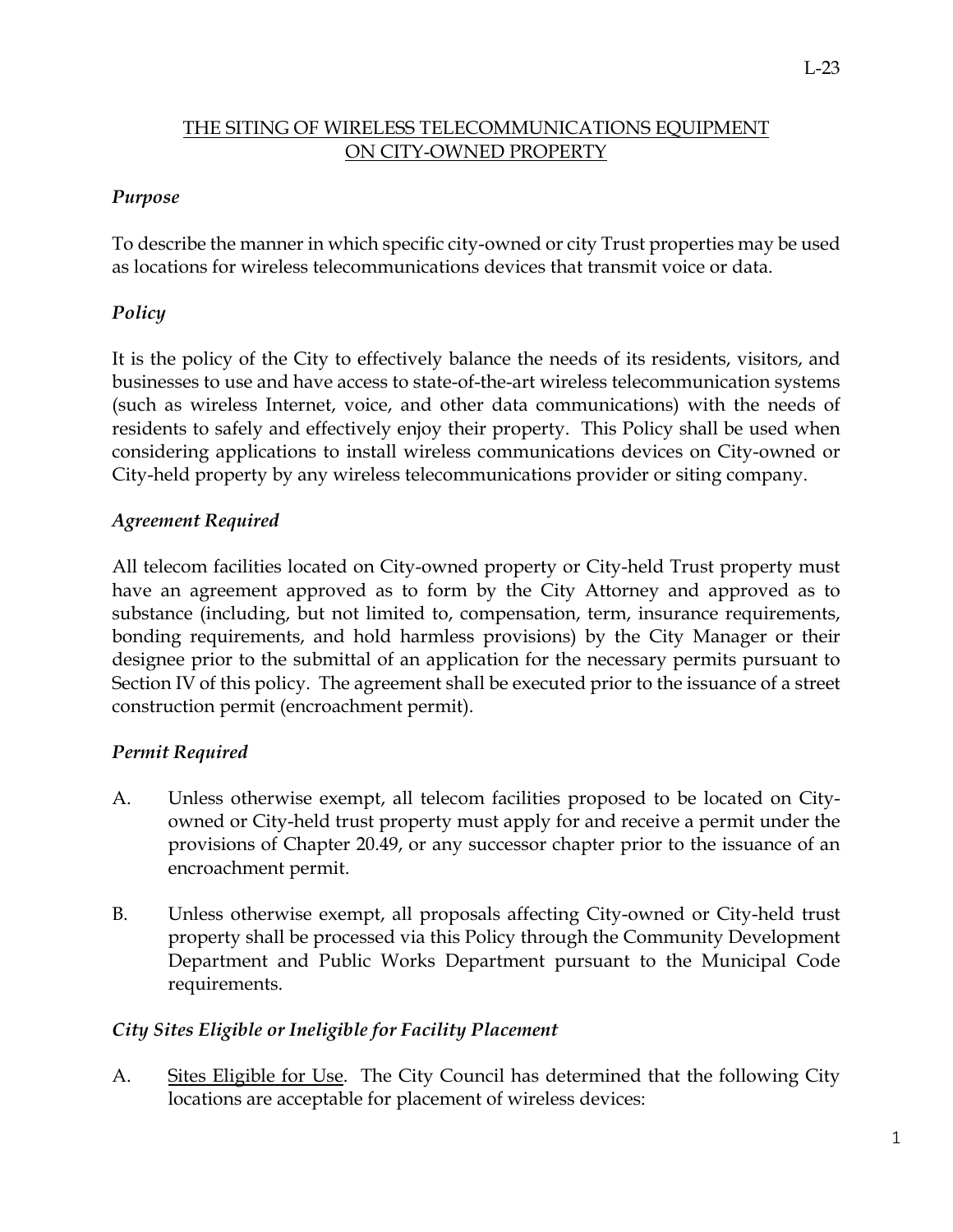- 1. Fire Stations
- 2. Newport Beach City Hall
- 3. Parks
- 4. Police Headquarters
- 5. Lifeguard Headquarters
- 6. The Community Centers
- 7. Medians and parkways along public streets
- 8. The Central Library and Branch Libraries
- 9. The Corporate Yards
- 10. Qualifying City-held easements
- 11. Streetlights (following certification and acceptance by the Utilities Department of an effective test of the facility's impacts to the light standard under various environmental conditions), which may be located upon the right-of-way, City-trust held property.
- 12. Leased City property, subject to the lease provisions.
- B. Sites Ineligible for Use. The City Council has determined that the following City locations are unacceptable for placement of wireless devices in accordance with the entirety of this Policy:
	- 1. Open space areas owned by the City where placement of facilities in these areas would aesthetically impair the pristine nature of the area.
	- 2. Other properties owned by the City where the placement of facilities would conflict with existing structures, including utilities, or impede views, or otherwise impact use of the facility or property for its designated purpose.
	- 3. Traffic Signal Poles

## *Compensation and Term*

The City Manager shall follow these rules when developing any Agreement for the placement of any wireless device on City property:

A. Compensation shall be equal to fair market value, taking into account rent charged by owners of public or private properties within Newport Beach or neighboring cities for a similar type of facility and location. Such compensation shall be determined via a Rent Survey conducted by the City every five (5) years, as adjusted by the Consumer Price Index (CPI) each calendar year during non-survey years.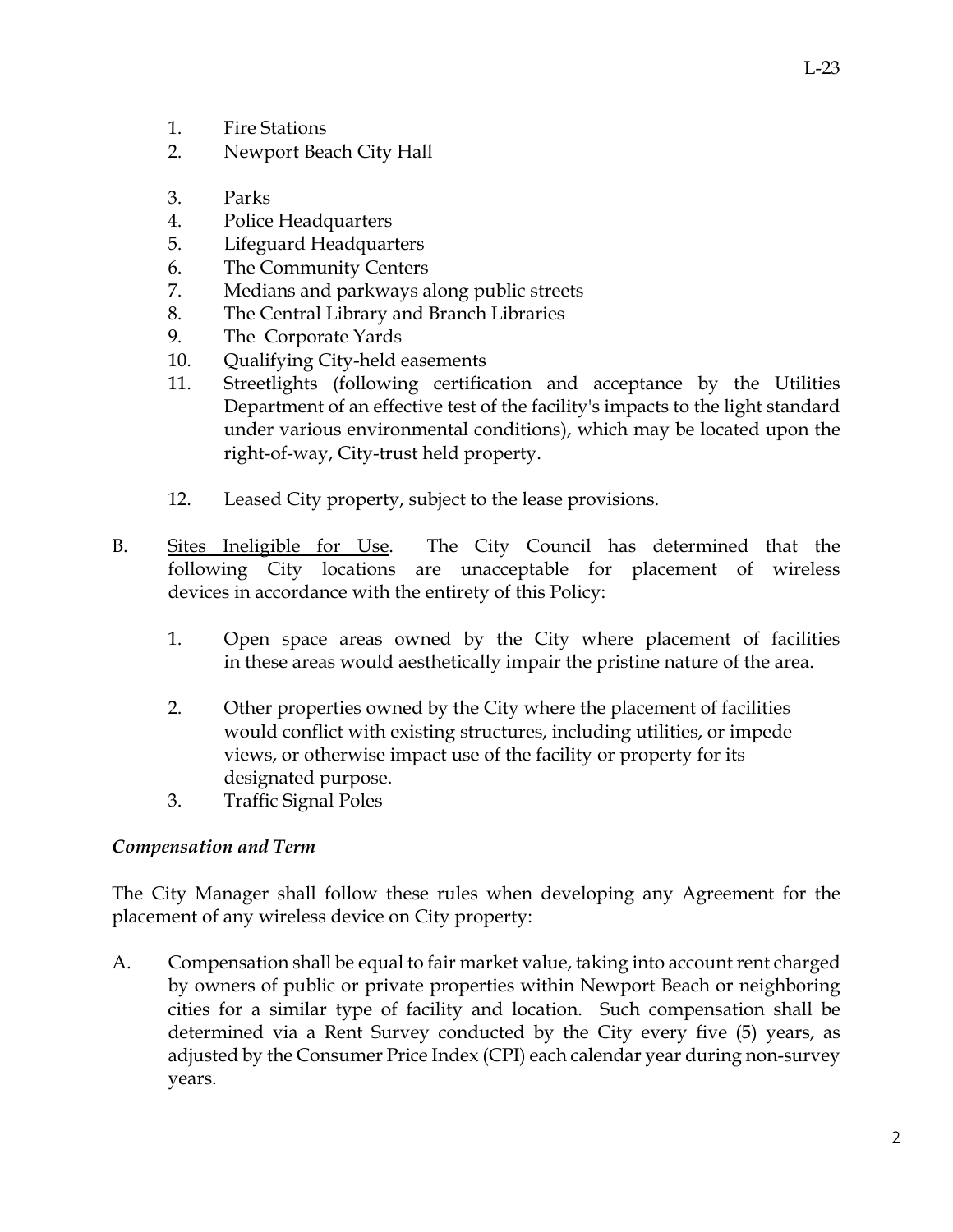- B. The Agreement shall provide for a specific term to be determined by the City Manager. Where the term exceeds five (5) years, at the fifth year and every five years thereafter, rent shall be adjusted to fair market value using the Rent Survey ("Market-Based Adjustment"), or the adjusted rate as prescribed by the lease terms, whichever is greater.
- C. The Agreement shall provide for the following rent adjustments:
	- 1. Rent shall be adjusted annually by the Consumer Price Index (CPI) for All Urban Consumers, Anaheim-Riverside-Los Angeles or a similar index; and
	- 2. At the end of five (5) years of the Agreement term and every five (5) years thereafter, the Market-Based Adjustment described above; or
	- 3. Optionally, the License Fee shall automatically increase four percent (4%) each year, and adjust to market rate upon the first renewal term, or the License Fee shall automatically increase five percent (5%) each year, and adjust to market rate upon the second renewal term.
	- 4. The Agreement shall require the applicant to post a bond, letter of credit, or other financial security/securities ("Financial Security") in an amount that equals or exceeds the anticipated cost of removing the facility or facilities and repairing any damage to City property at the completion of the Agreement term or in the event that the applicant ceases use of or abandons the facility or otherwise does not remove the facility including any equipment or cabinet whether underground, in the public right-of-way, or on City or private property. The Financial Security shall name the City as eligible for receipt of the Financial Security's proceeds in the event that the applicant ceases use of or abandons the facility.
	- 5. If the facility is located upon park property, the City may require as a component of the rent a one (1) time upfront payment in addition to the annual/monthly rent. The amount shall be at the recommendation of the City Manager and the Director of Recreation and Senior Services, or their designee(s).

## *Effective Date and Council Non-Consent*

- A. The City Manager shall notify (via memorandum or similar correspondence) the City Council as to a pending Agreement for telecommunications facilities on public land. The Agreement shall take effect forty-five (45) days after the City Manager's notification of the City Council unless called up by a City Council member within thirty (30) days of the City Manager's notification of City Council of a pending Agreement per this section.
- B. A City Council member reserves the right to, at any time and for any purpose, not consent to the City Manager's issuance of an Agreement under this Policy. The